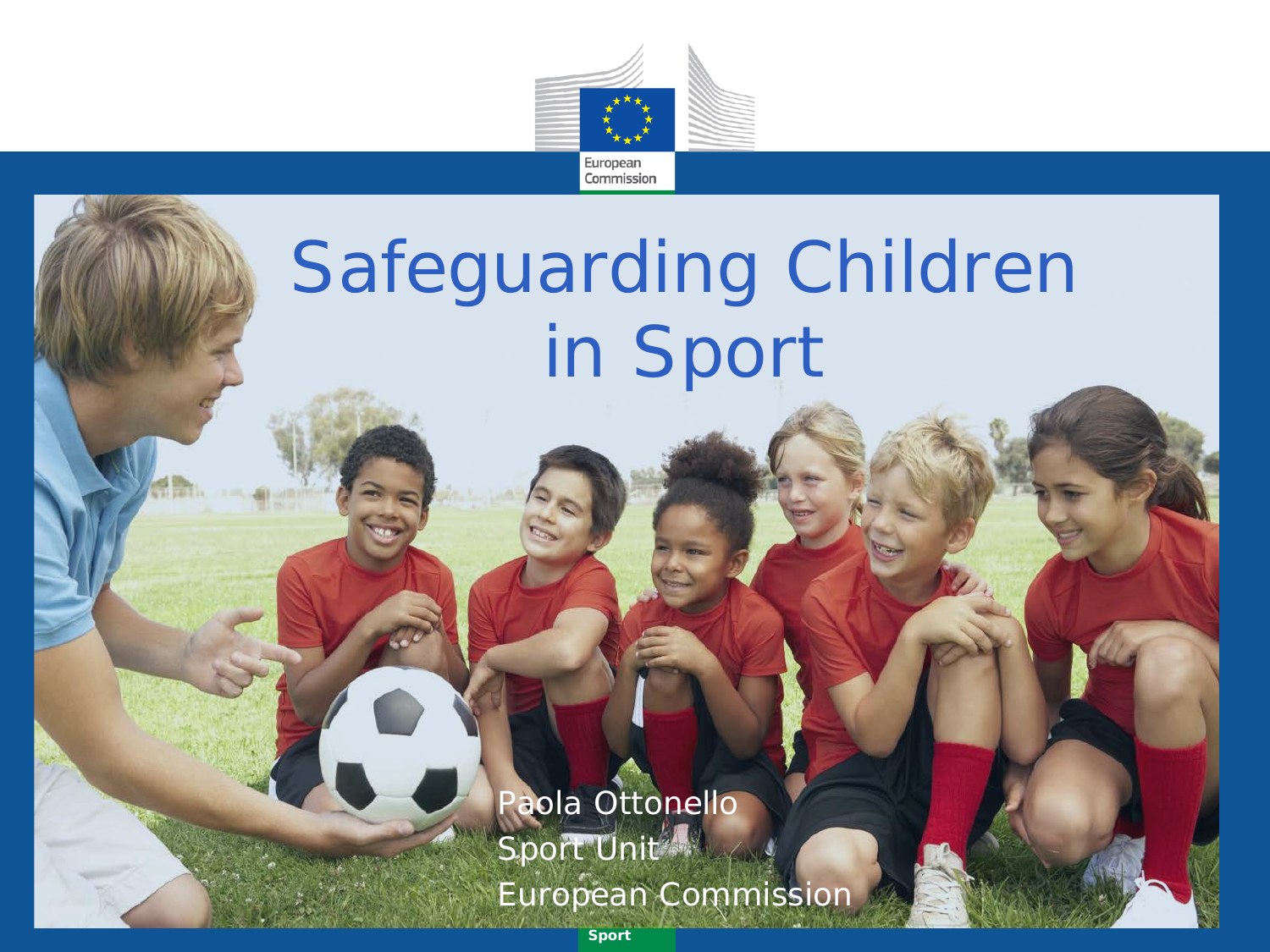

### **Methods:**

- Awareness raising
- Education, training and monitoring

### **Tools:**

- Funding opportunities iProtect, Voices, ICoachKids
- Policy cooperation
- Communication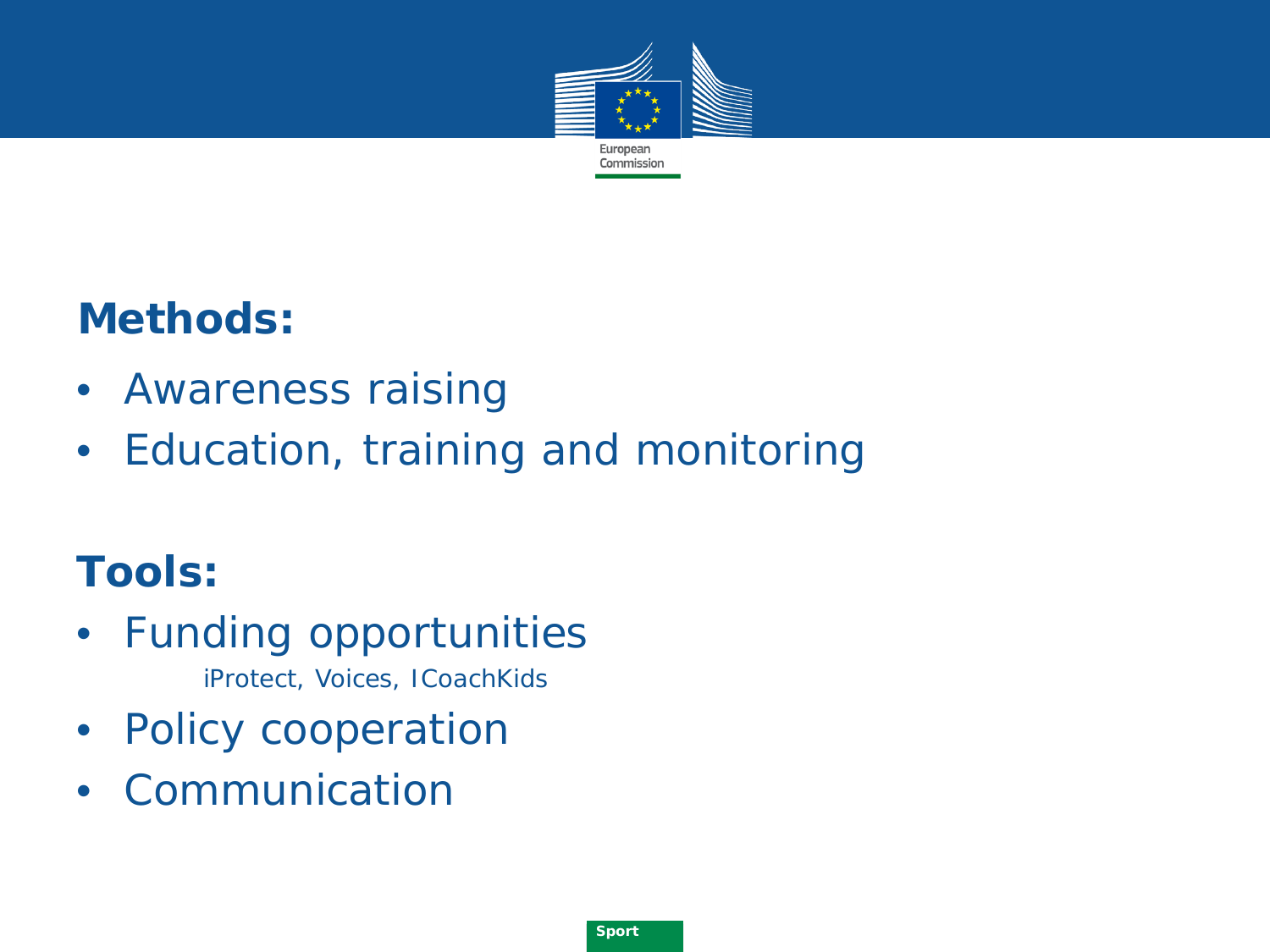

## **A bit of history – Key documents**

### **Commission**

- EU Proposal for Strategic Actions on Gender Equality 2014-2020
- EU Work Plan for Sport 2017-2020
- Erasmus+: sport 2014-2020

### **Expert Groups (XG GG – XG INT)**

- Recommendations on Gender Equality in sport (2016)
- Recommendations on the protection of young athletes and safeguarding children's rights in sport (2016)

### **Council**

• Council conclusions on Safeguarding children in sport (2019)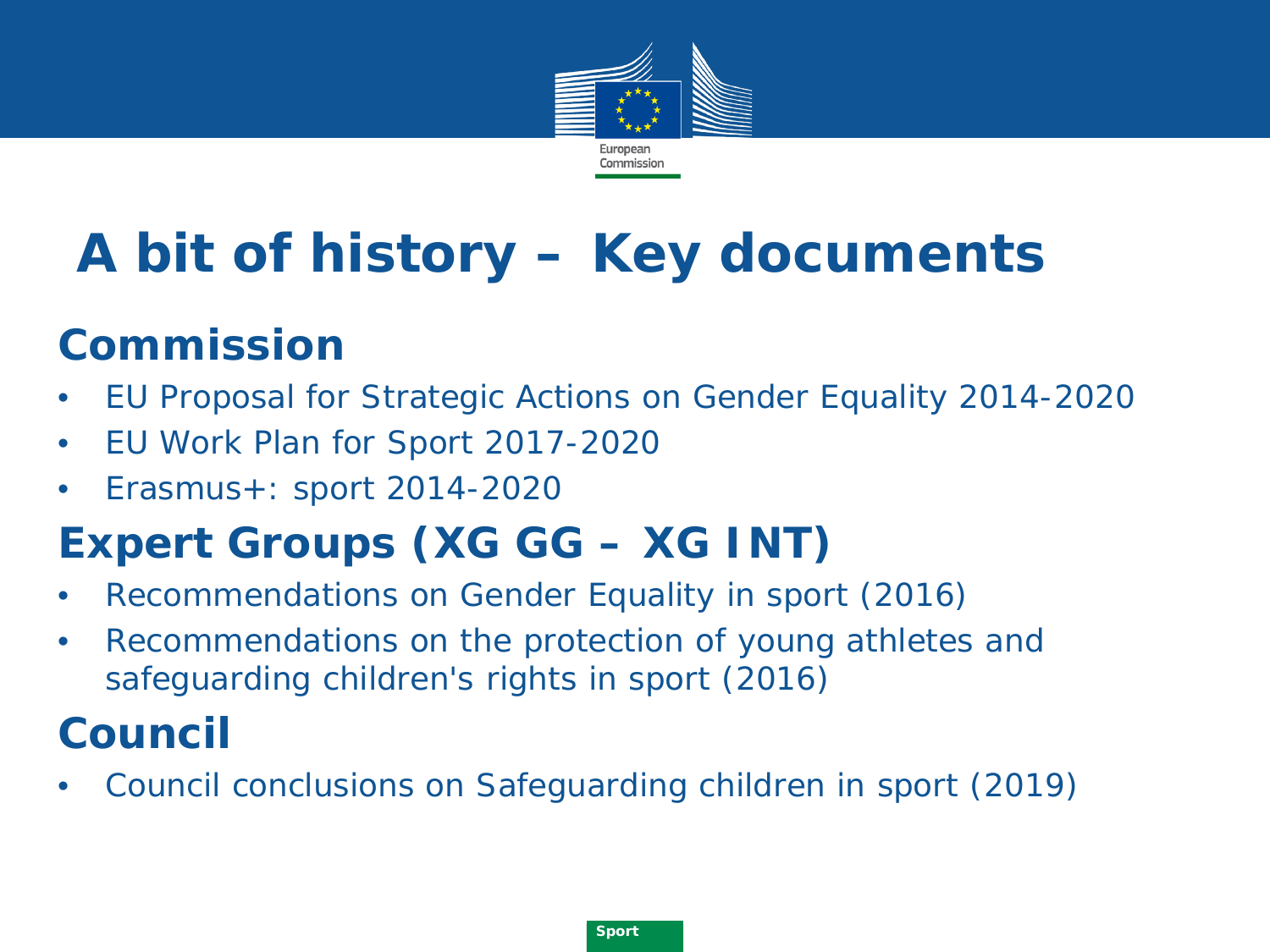

### **Erasmus+ : Sport**

• Introduced in 2014 - Direct fundings for sport

•7 years period (2014-2020)

- $\bullet$  2014-2020 265 million
- $\bullet$  2021-2027 550 million (previsions)

### **Focus**

• Grassroots sports

. EAC, EACEA, sport movement and Member States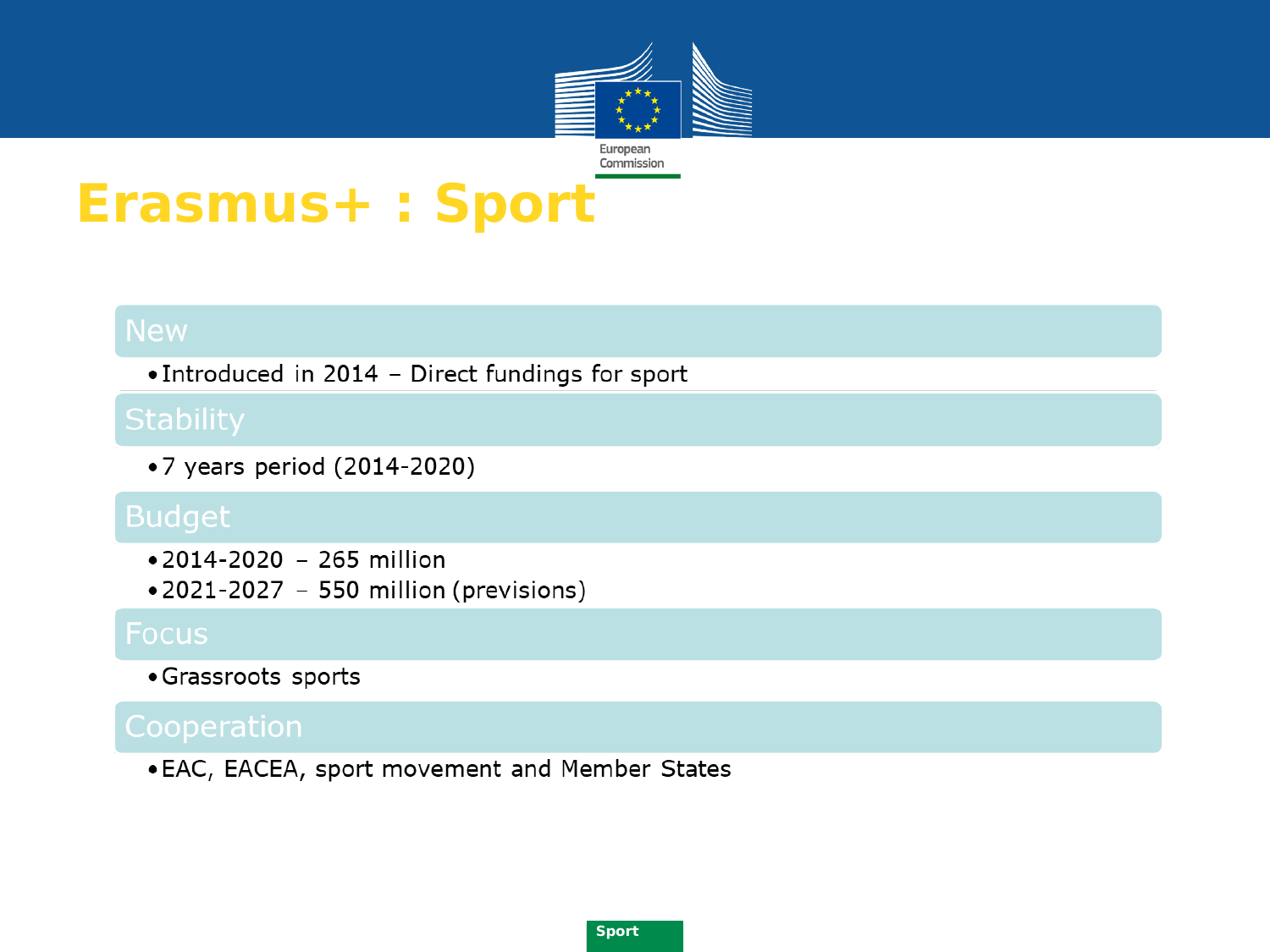

## **E+ projects: evolution**

|                                   | 2014           | 2015           | 2016           | 2017           | 2018           |
|-----------------------------------|----------------|----------------|----------------|----------------|----------------|
| Collaborative partnership         |                |                |                |                |                |
| <b>HEPA</b>                       | 16             | 10             | 11             | 15             | 16             |
| Dual careers                      | $\overline{2}$ | 9              | $\overline{4}$ | 13             | 15             |
| Social inclusion                  | 13             | 10             | 16             | 13             | 15             |
| Violence and intolerance in sport | 3              | $\overline{4}$ | 8              | 5              | 6              |
| Good governance                   | $\overline{2}$ | 3              | 1              | 8              | 8              |
| Fight against doping              | $\overline{2}$ | $\mathbf 0$    | $\overline{7}$ | 5              | $\sqrt{4}$     |
| Fight against match-fixing        | $\mathbf{1}$   | 3              | $\overline{2}$ | 3              | $\overline{2}$ |
| Voluntary activity in sport       |                | 1              | 5              | $\overline{2}$ | $\overline{4}$ |
|                                   | 39             | 40             | 54             | 64             | 70             |
| Small collaborative projects      |                |                |                |                |                |
| Social inclusion                  |                |                | 35             | 44             | 51             |
| Traditional sports and games      |                |                | 9              | $\overline{2}$ | 8              |
| Mobility/Volunteering             |                |                | 8              | 14             | 11             |
| Protection of athletes            |                |                | 8              | 3              | 6              |
| Education/Skills                  |                |                |                | 21             | 42             |
|                                   |                |                | 60             | 84             | 118            |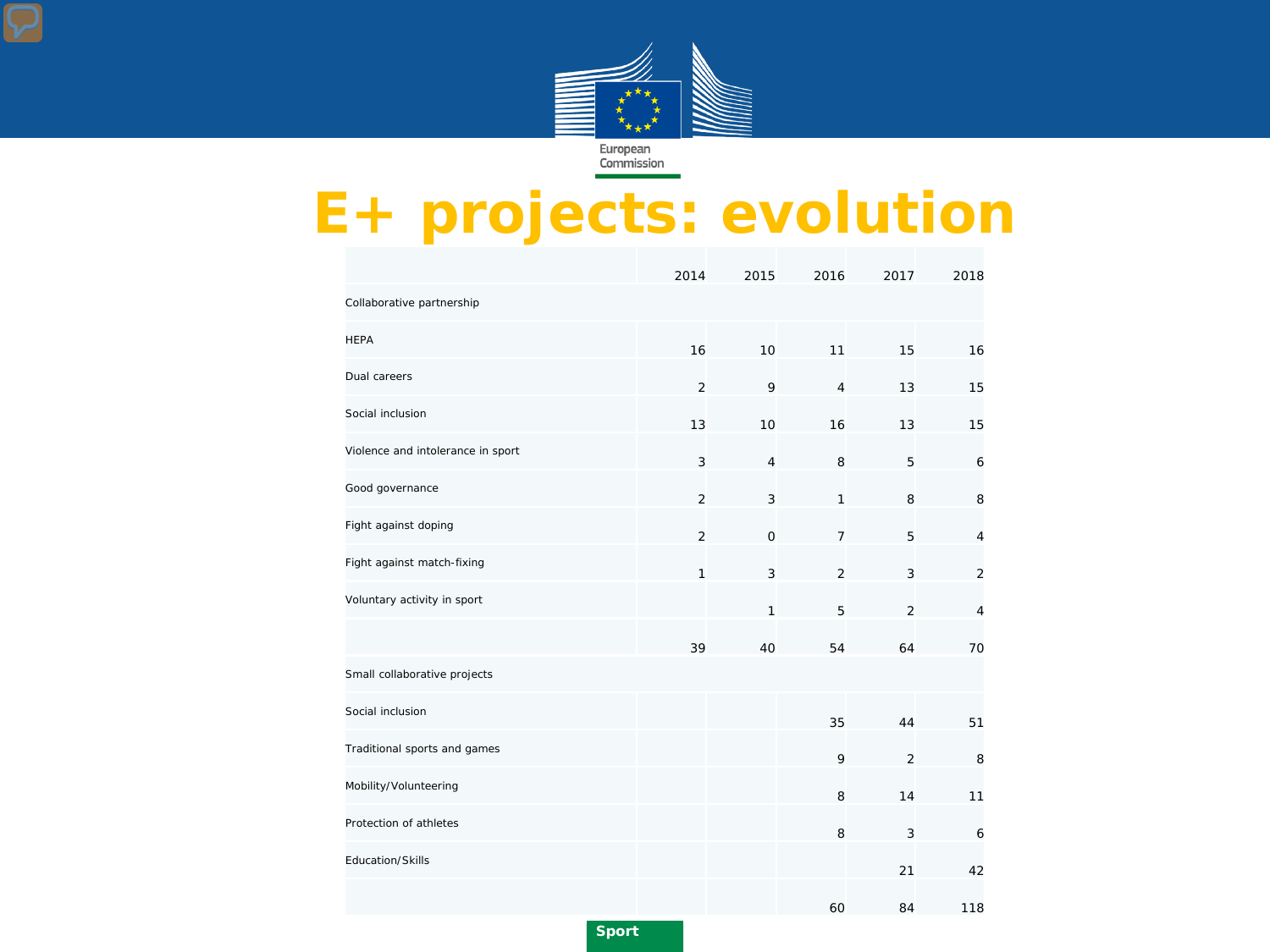



### **2016 - Study on gender-based violence in sport**

### **2019 – Safeguarding children in sport**

https://publications.europa.eu/fr/publicationdetail/-/publication/03fc8610-e4c2-11e9-9c4e-[01aa75ed71a1/language-en/format-PDF/source-](https://publications.europa.eu/fr/publication-detail/-/publication/03fc8610-e4c2-11e9-9c4e-01aa75ed71a1/language-en/format-PDF/source-106314066)106314066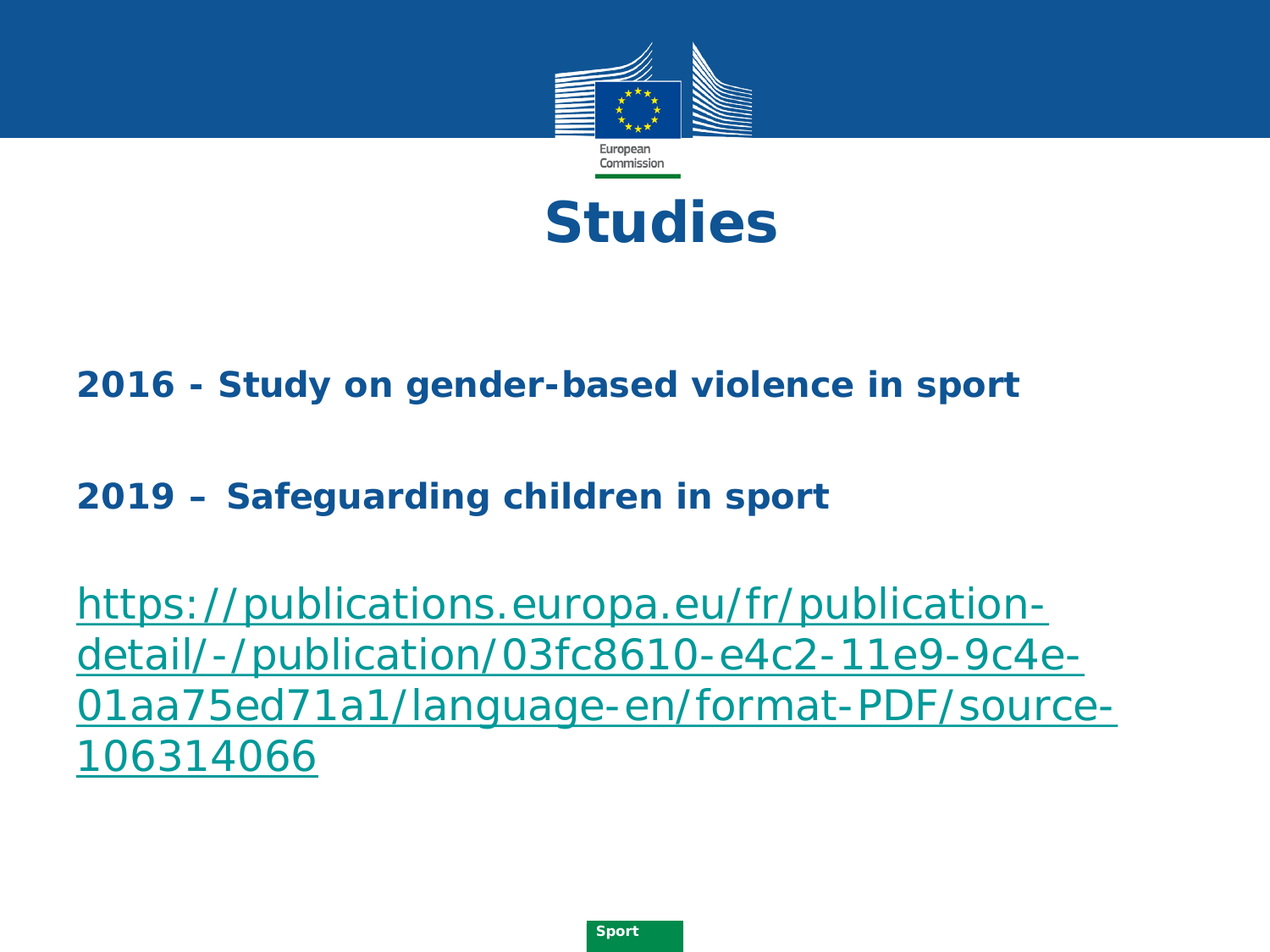## **Aims of this mapping study**

02

Explore existing legal and policy initiatives at national and international levels

03

Provide the European Commission with adequate knowledge of existing initatives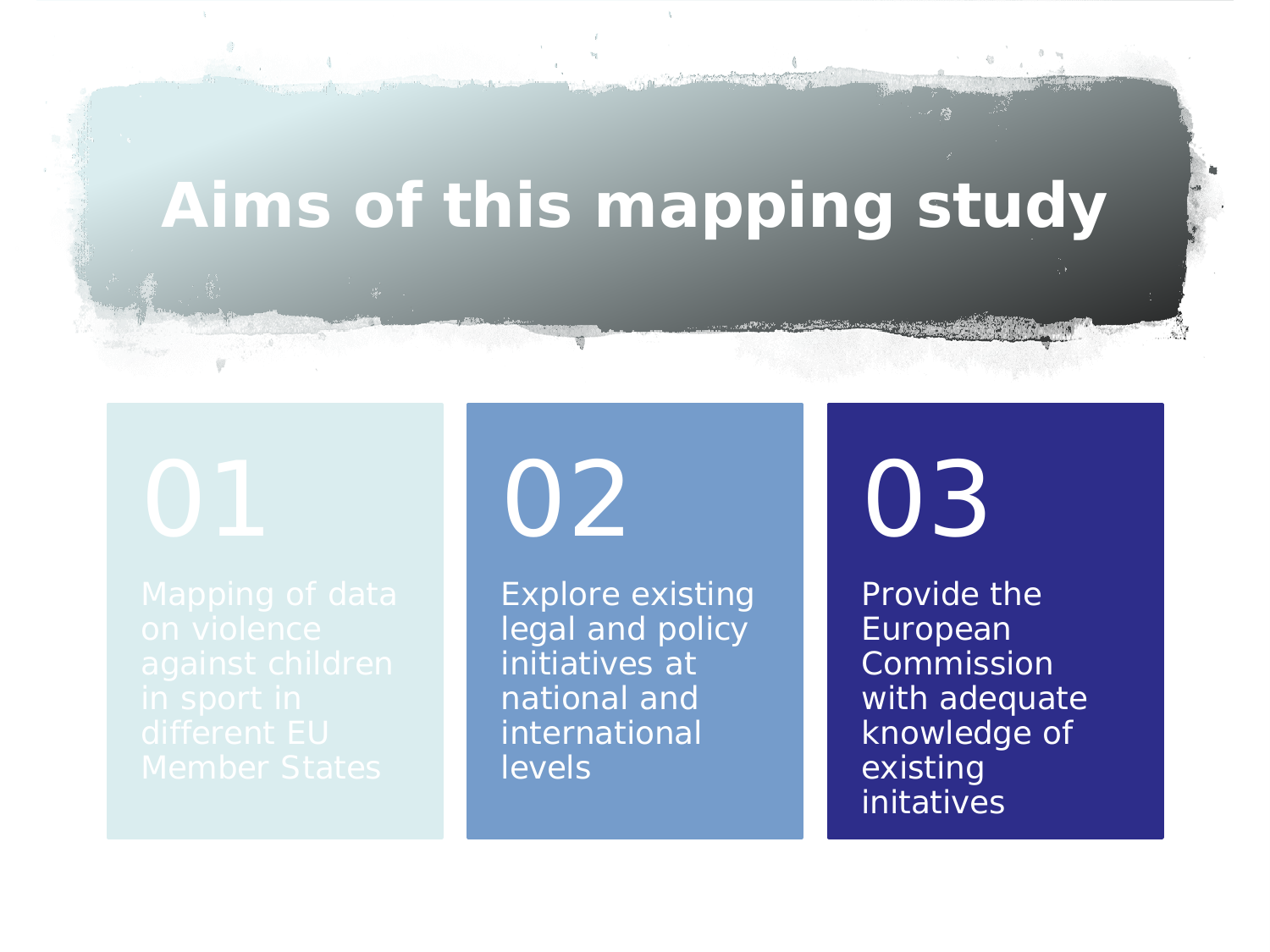## **What are we talking about?**

- 'A set of actions that help to ensure all children participating in sport have a positive experience.'
- 'Keeping all children safe from harm, abuse, violence, exploitation and neglect'.
- Measures used to address the risk of all types of **interpersonal violence**, including **verbal, psychological, physical and sexual violence and neglect**
- Child protection forms a part of child safeguarding measures, but should be seen as the second line of defense in child safeguarding.



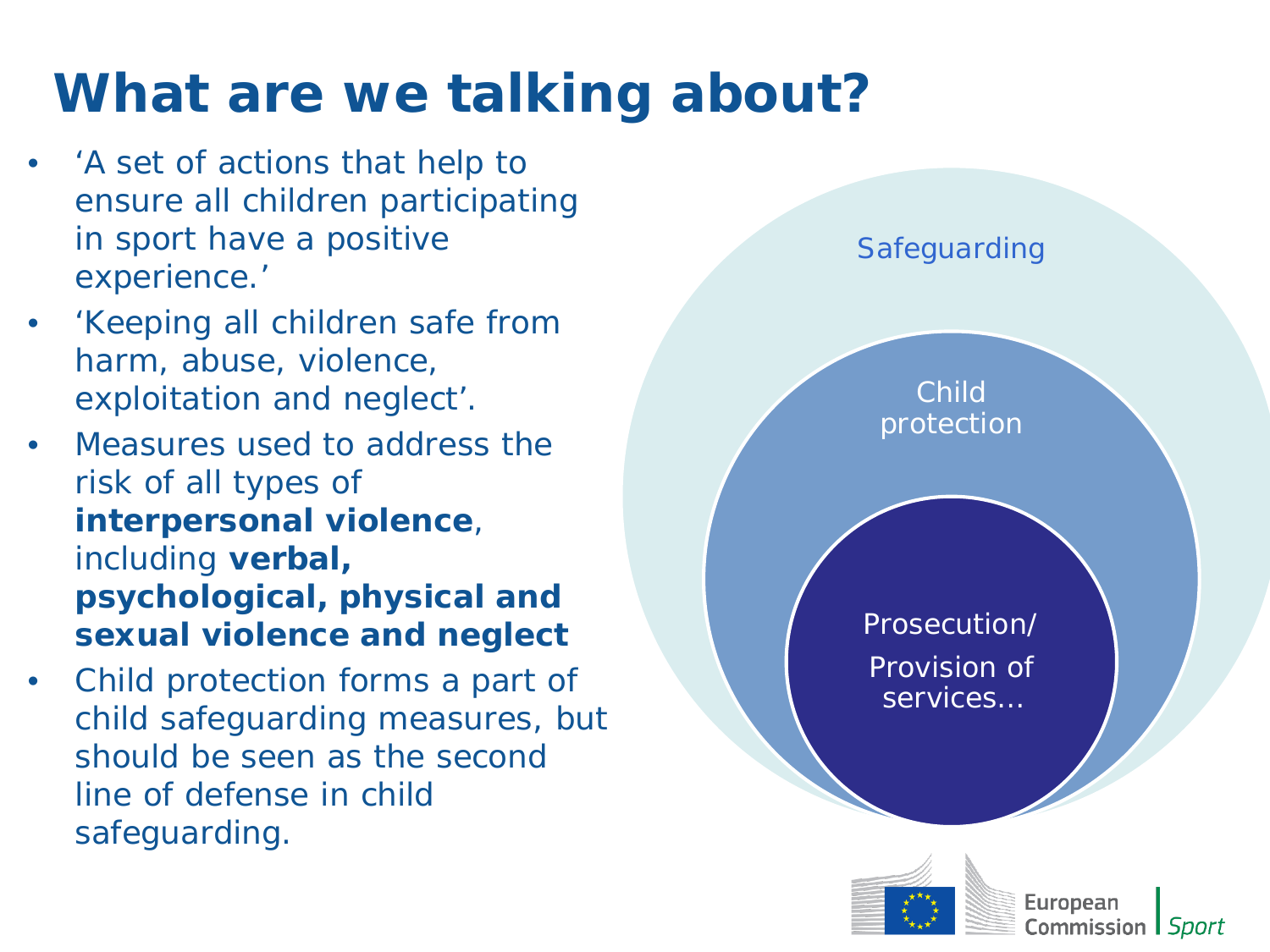

### **Cooperation with the CoE**

- 2016 Balance in Sport (BIS): tools to implement gender equality
- 2017 Pro-Safe Sport+ (PSS+): fighting genderbased violence against children in sport
- 2018/2019 All in: towards gender balance in sport
- *2019/2020 – Child Safeguarding in Sport*